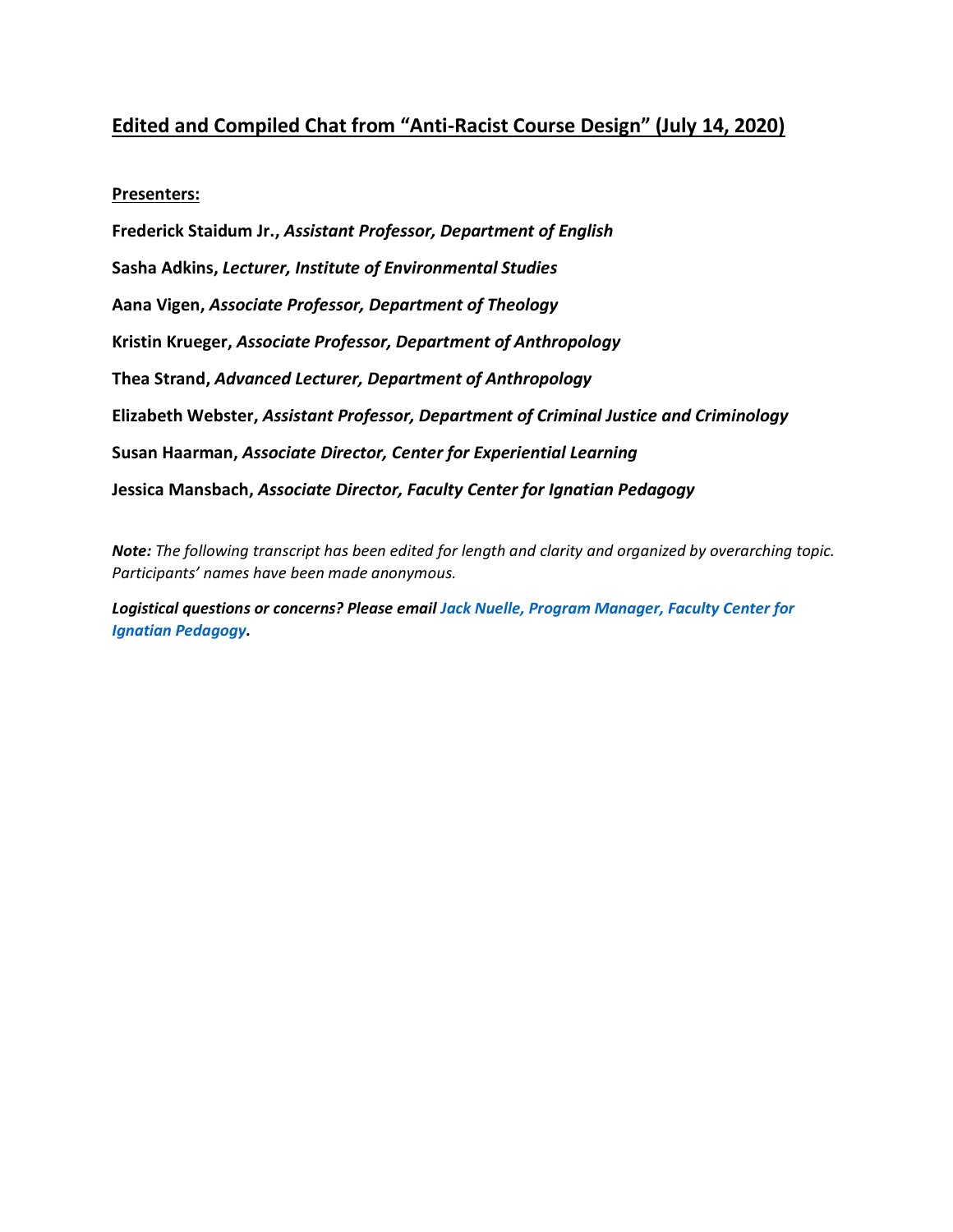# **Disciplinary Questions**

**Participant A:** I teach at the law school. Do you have any recommendations for balancing the need for holistic flexibility with the need for students to develop the skills needed to operate within a very rigid professional system? For example: A practicing attorney who misses a deadline has committed malpractice and failed their client. I worry about how to model the importance of deadlines in legal practice, while also maintaining flexibility to accommodate students' needs.

**Sasha Adkins:** This tension is very real, I'm sure, for many of us who teach. I wish we could have a longer conversation about how to balance the need for job-ready skills and content with flexibility and time for processing material

**Kristin Krueger:** Has the legal profession made accommodations during these times? I'm curious if certain circumstances would allow for greater flexibility in deadlines?

**Participant A:** It depends. Some judges may be flexible if a party asks for an extension; others may flatout reject them. But when it comes to regulatory deadlines (SEC filings, etc), there is VERY little room for accommodation.

**Participant B:** It is also not just about job skills or the legal profession-some of our students will be pursuing graduate studies and will need to take standardized exams including multiple choice certifications in Human Resources, Project Management etc. are all multiple choice-so there is also that to consider.

**Participant C:** School of Education's teacher preparation and principal preparation programs have similar issues in that grades and report cards must be submitted on time, for example.

**Jessica Mansbach:** Perhaps there are some assignments and activities that you can be more flexible about. others, though, have hard deadlines that must be met

**Jessica Mansbach:** How would you apply some of these ideas to your discipline and in your course design?

**Participant D:** One assignment option I use in UCLR, Exploring Poetry, and Women in Literature is attending a Live Lit event. I share a list of live lit events sponsored throughout the Chicago area. There's more to the assignment, of course, but the idea is to "get proximate" but also to make this an option because, in terms of universal design, it can be very difficult for many students to attend even free events off-campus. There are lots of online live lit events right now, many of which foreground intersectional concerns in relation to lit

**Elizabeth Webster:** Thank you for this example and for the reminder that it's difficult for students to attend extracurricular events. Perhaps now in the age of Zoom events we will actually have more access.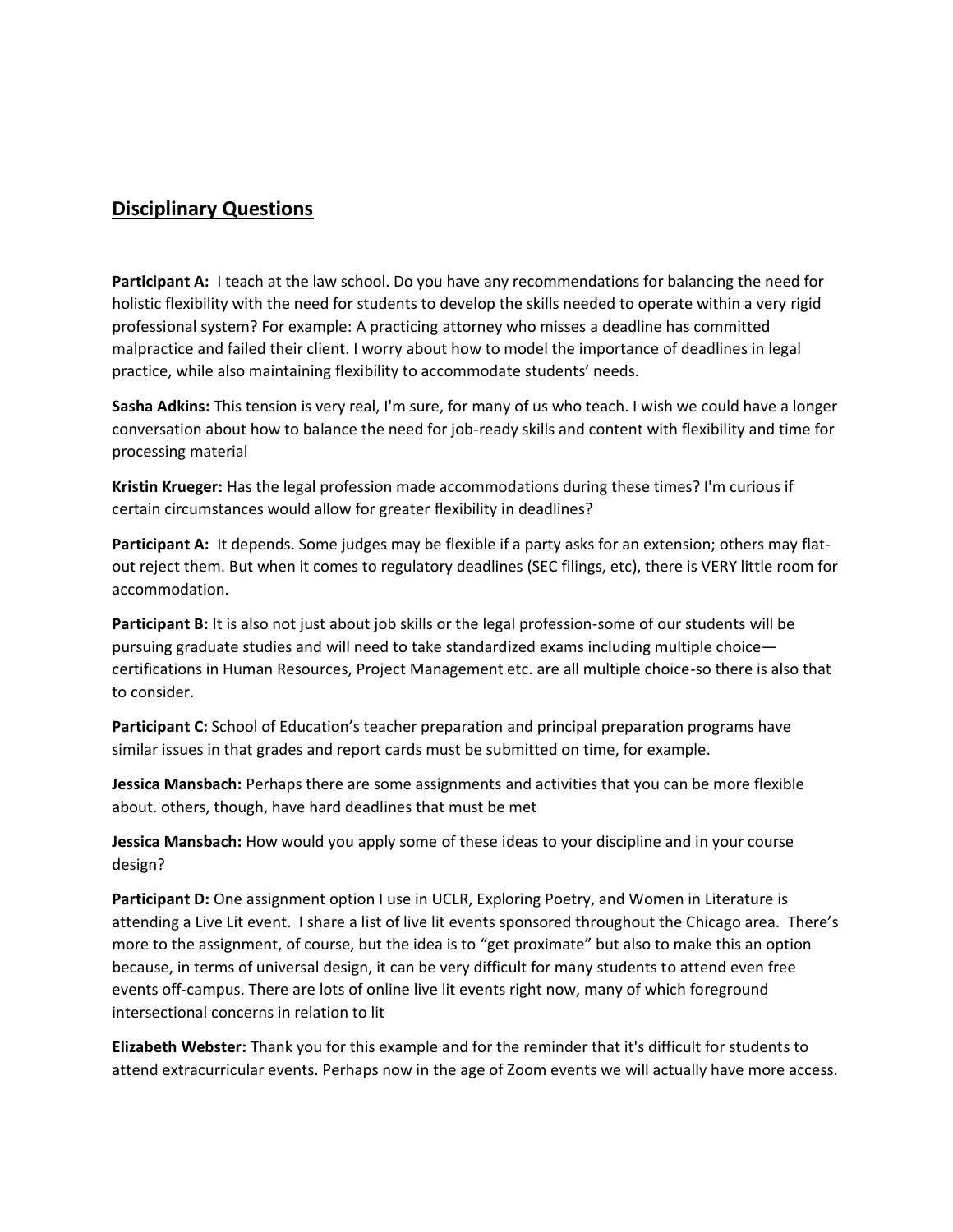**Aana Vigen:** This info on classic vs canon is helpful for those of us who feel we must cover some terrain how to do it in some different ways

**Participant E:** Yes, very helpful. It also matters in what order you organize readings/topics. Do you start with the "classics" (of liberal feminist theory for example) or with the marginalized voices (POC, black feminist thought, etc.). Makes a huge difference, I've found.

**Frederick Staidum:** We all have to deal with deadlines, certainly. We wouldn't have these jobs if didn't effectively meet deadlines. By flexibility, we are not advocating completely throwing out all deadlines or standardization. I would advocate both/and. I would suggest that you let your Learning Outcomes lead you; if central to your course is professionalization and building skills related to deadlines and successfully completing multiple choice exams, then you should remain true to that. However, if there is room for infusing flexibility and taking into consideration the systemic obstacles facing students from differing socioeconomic classes and racial backgrounds, then infuse those policies and practices within. It can be in the minutiae—as simple as changing words like "purchase" or "buy" to "acquire" textbooks, so that it normalizes interlibrary loan or cost sharing, so that students don't feel "stereotype threat" because they can't afford the textbooks. Start with the minutiae and start where you can.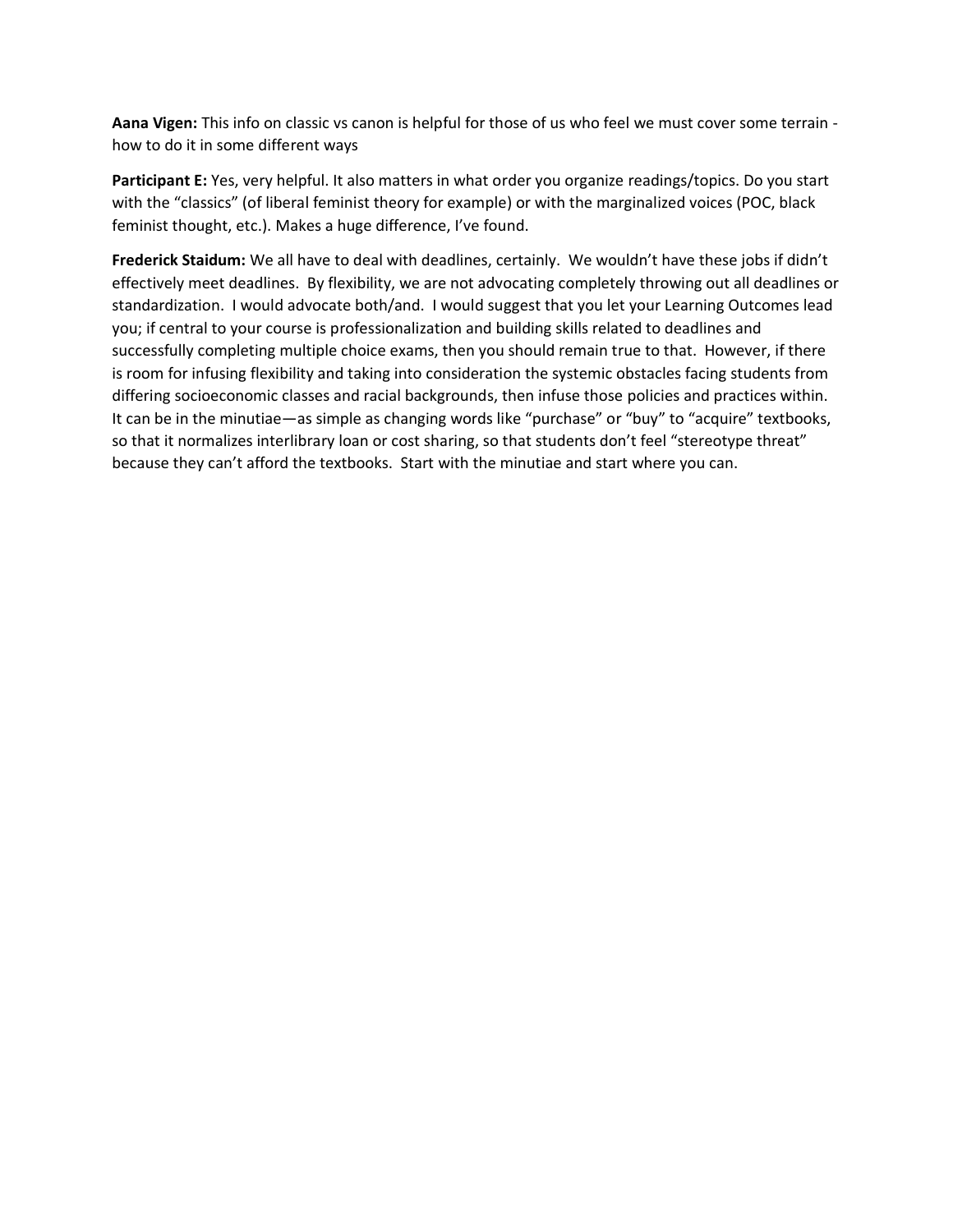# **Accessibility**

**Relevant Links: L[oyola Accessibility Guidelines](https://www.luc.edu/sac/accessibilityguidelines/)**

**Contacts: Betsi Burns,** *[Director, Learning & Student Success](mailto:bburns4@luc.edu)*

Participant F: In terms of accessibility, do we have universal access to captioning/ASL for our classes/? What about access for students with physical disabilities? How does this conversation extend to people with disabilities?

**Jessica Mansbach:** There is a captioning capability in Panopto

**Jessica Mansbach:** You can also work with the Student Accessibility Center to discuss some of these needs

**Jessica Mansbach:** It is so important to be thinking about people with disabilities. And even when we think about that, we want to be mindful about all of the disabilities people might have (visible vs invisible, etc)

**Susan Haarman:** Betsi Burns, head of the Student Accessibility Center is a tremendous advocate for our students with physical disabilities and has a real gift for helping you look at your course and think critically about access. I'd encourage you to connect with her!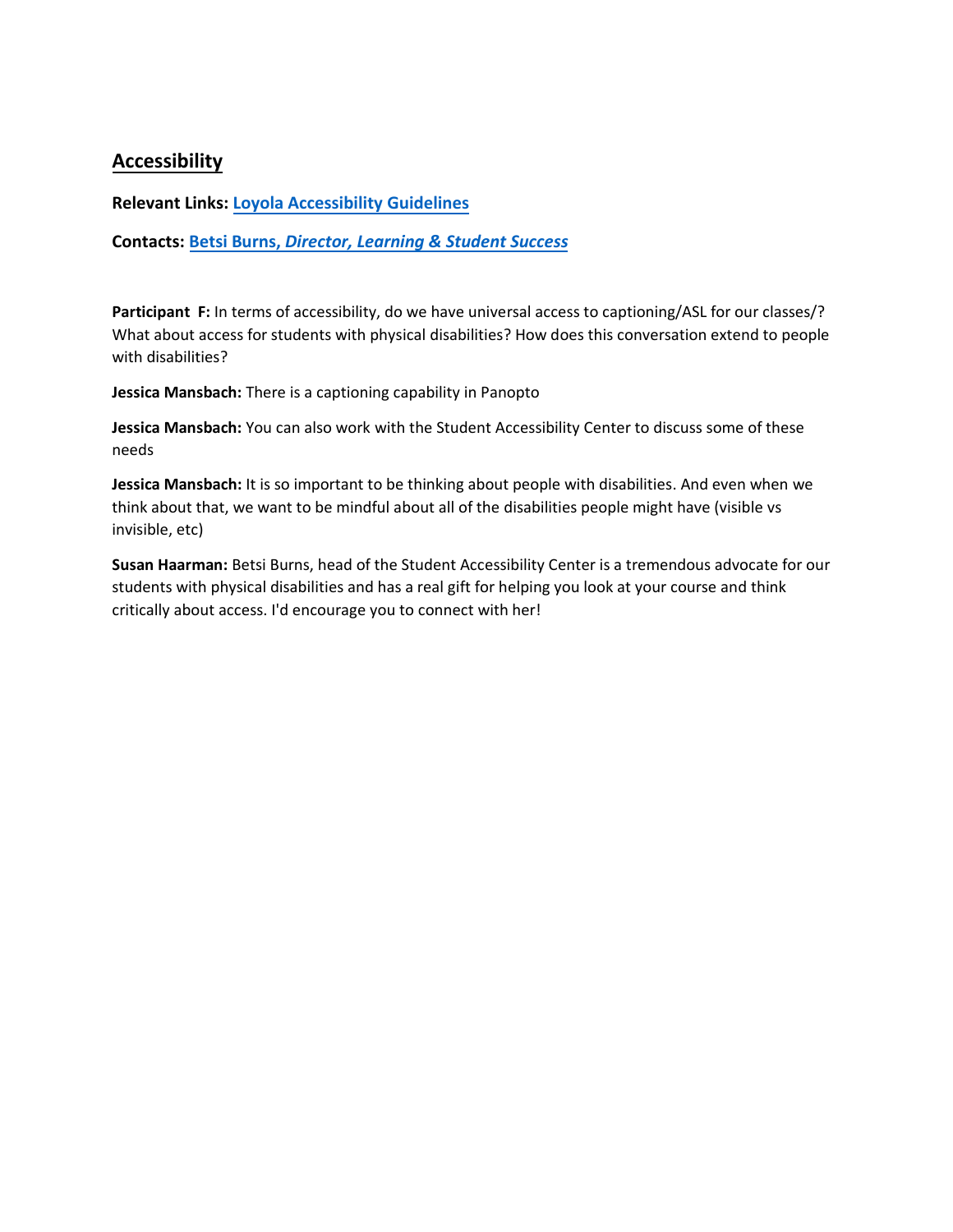# **Trying to Not Privilege English as Primary Language of Instruction**

### **Relevant Links: ''De[colonization is Not a Metaphor''](https://clas.osu.edu/sites/clas.osu.edu/files/Tuck%20and%20Yang%202012%20Decolonization%20is%20not%20a%20metaphor.pdf) (Tuck, Eve and Yang, K. Wayne); [Decolonizing Your Syllabus Checklist](https://www.luc.edu/fcip/coursedesign/decolonizingyoursyllabus/)**

**Participant G:** We have to realize that POC (People of Color) is very much a US phenomenon especially as it is utilized in the XXI. Race/Ethnicity-Racism-Privilege Studies change across space, time, and national paradigms. Post-De-Colonial Studies is a good way to rethink these discussions. Bartelomé de las Casas and BIPOC is proof of this.

**Participant H:** Using multiple languages in the classroom, even if only for greetings, can really make speakers of English as a second language feel recognized

**Sasha Adkins:** I encourage students to use sources in languages other than English and allow them to submit work in other languages as well to try to destabilize the idea that English is THE language of knowledge creation.

**Thea Strand:** Yes, sources in non-English languages are welcome for me too! I just ask for a title translation in the reference entry.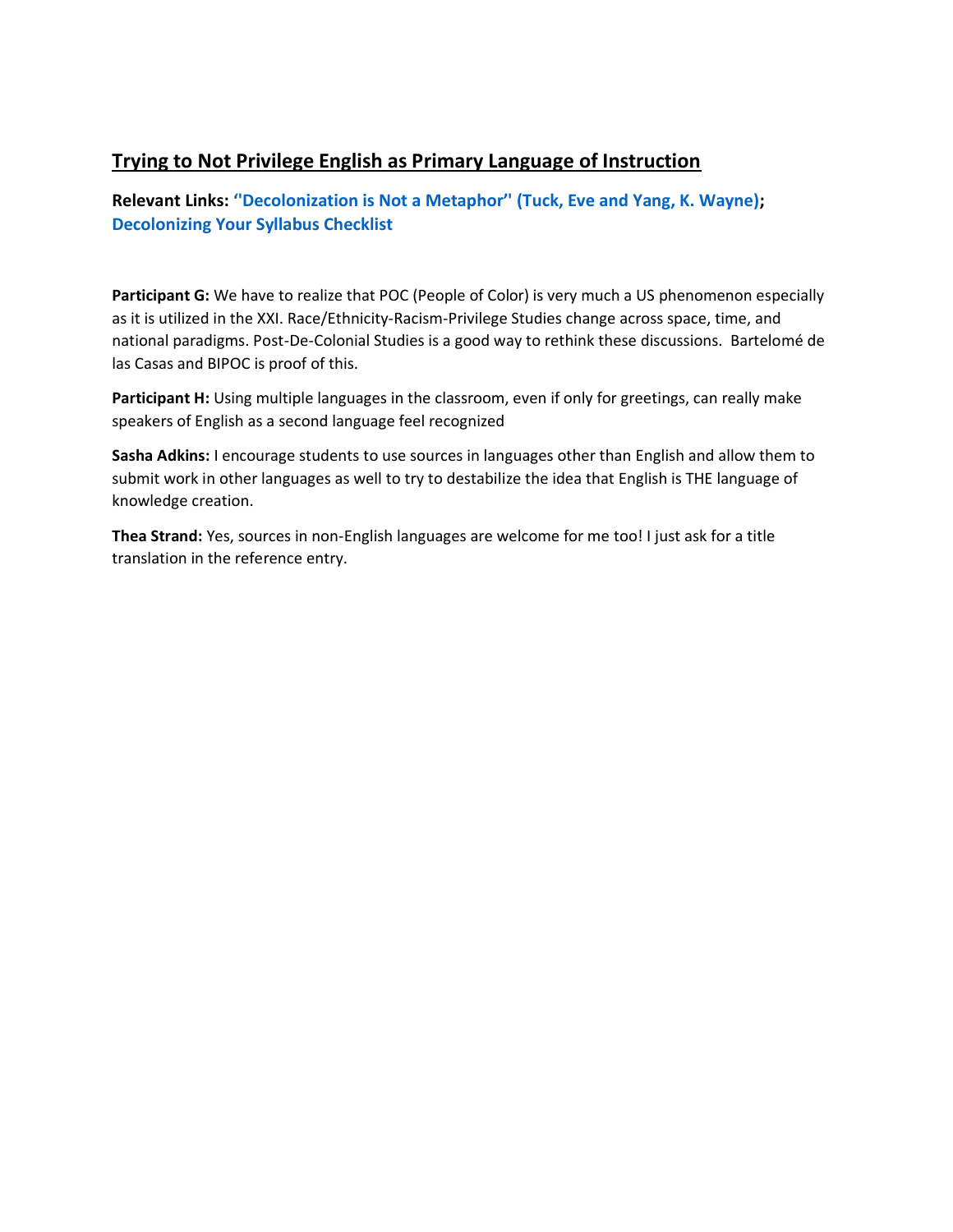# **Learning Outcomes and Rubrics for Creative Assessments**

**Relevant Links:** *[Teaching to Transgress](https://ebookcentral-proquest-com.flagship.luc.edu/lib/luc/reader.action?docID=1656118&ppg=176)* **(hooks, bell); ["The Unessay" \(O'Donnell,](http://people.uleth.ca/~daniel.odonnell/Teaching/the-unessay) Daniel Paul); [VALUE rubric](https://www.aacu.org/value)**

#### **Contacts: [Kristin Krueger](mailto:kkrueger4@luc.edu.)**

**Frederick Staidum:** Thea, grade only the skills you teach or outlined in your learning objectives… This is it! This needs to be today's affirmation.

**Susan Haarman:** Thea, your insight, especially around reflections, is so important. Looking for things like connection to life, chains of logic, and growth mindsets changed the way I read - and assigned reflections to great results!

**Participant I:** Grading artistic work products can be tricky. What's "compelling" and "viewable" to some people is not to others, and these perceptions can also be wrapped up in biases and assumptions.

Participant J: When I give students a creative option, they accompany it with a reflection on their work: how they chose their topic, what their process was, etc. I find that helps with grading as you can see how much effort they put into it, how much they thought about their work, etc.

Participant K: Participant I, you're certainly correct—though we can also provide rubrics to articulate these ideas which may sound completely subjective. We confront this challenge in the DFPA consistently.

**Jessica Mansbach:** The task of reflecting too, to your point Leanna, also helps them deepen their learning

**Participant L:** Adding interdisciplinary and international/global perspectives for the essays FROM the students' perspective, i.e. their major or career path and culture, etc., greatly enriches the student, class, and faculty's perspective

**Frederick Staidum:** Participant I, absolutely. I ran into that challenge before. What I ended up doing was to ask the student group to come into the office to have an informal conversation about their project. I wanted to assess comprehension and analysis, and the conversation helped. The flexibility allowed their ideas to come across without me evaluating only the "viewability" since I wasn't teaching them who to perform.

**Susan Haarman:** If folks are looking for a jumping off point in terms of rubrics around development of things like Inquiry and Analysis, Critical Thinking, Creative Thinking, Written Communication, Oral Communication, Quantitative Literacy, Information Literacy, Reading, Teamwork, Problem Solving, Civic Knowledge and Engagement—Local and Global, Intercultural Knowledge and Competence, Ethical Reasoning and Action, Global Learning, Foundations and Skills for Lifelong Learning, and Integrative Learning, might I suggest the AAC&U's VALUEs rubrics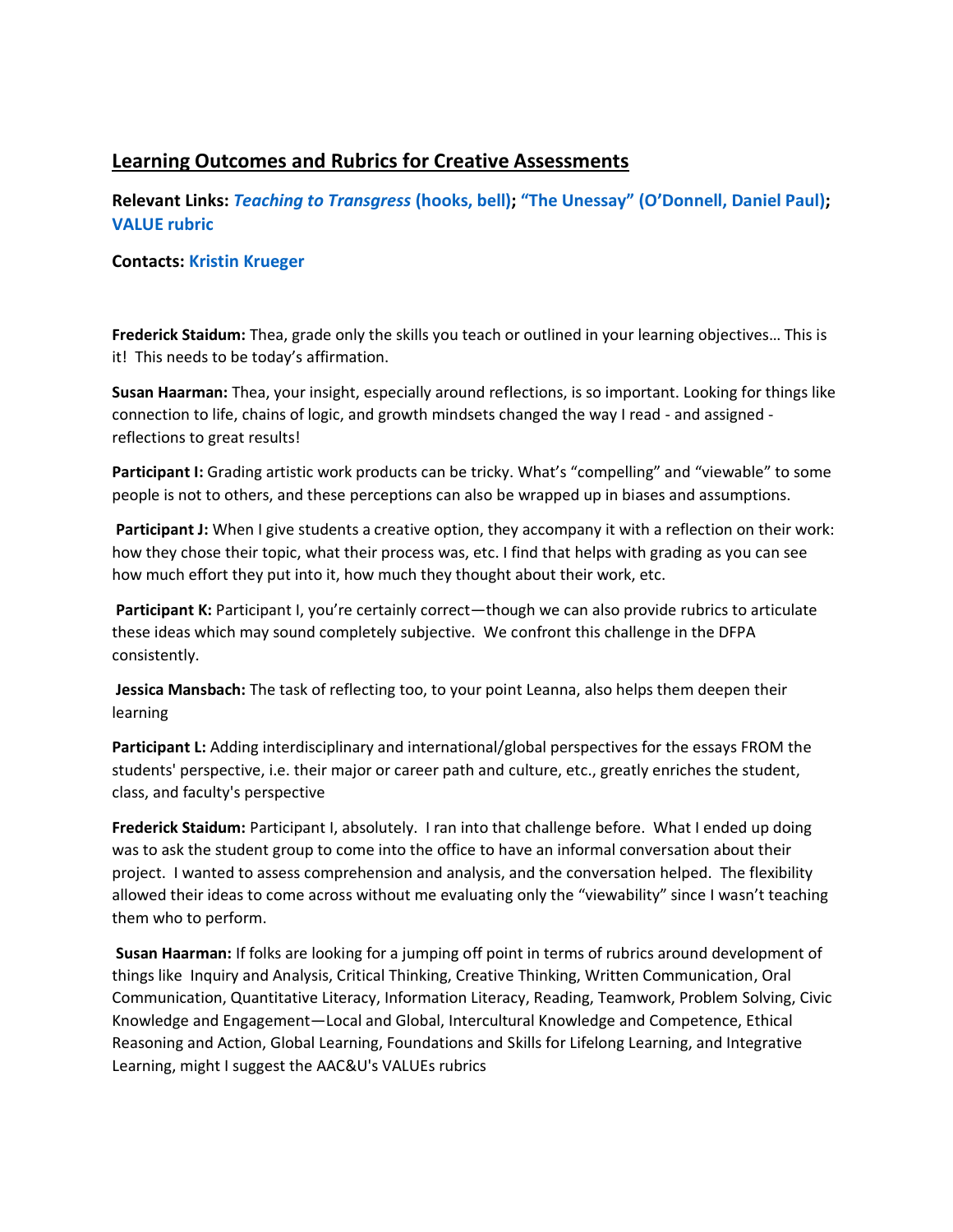**Kristin Krueger:** I have students break down the development of their Unessay too - it gives them a chance to work through it piece by piece, and helps me help them if questions/problems arise. When they submit their Unessay, they also include a 1-2 page statement that connects it to class topic, etc.